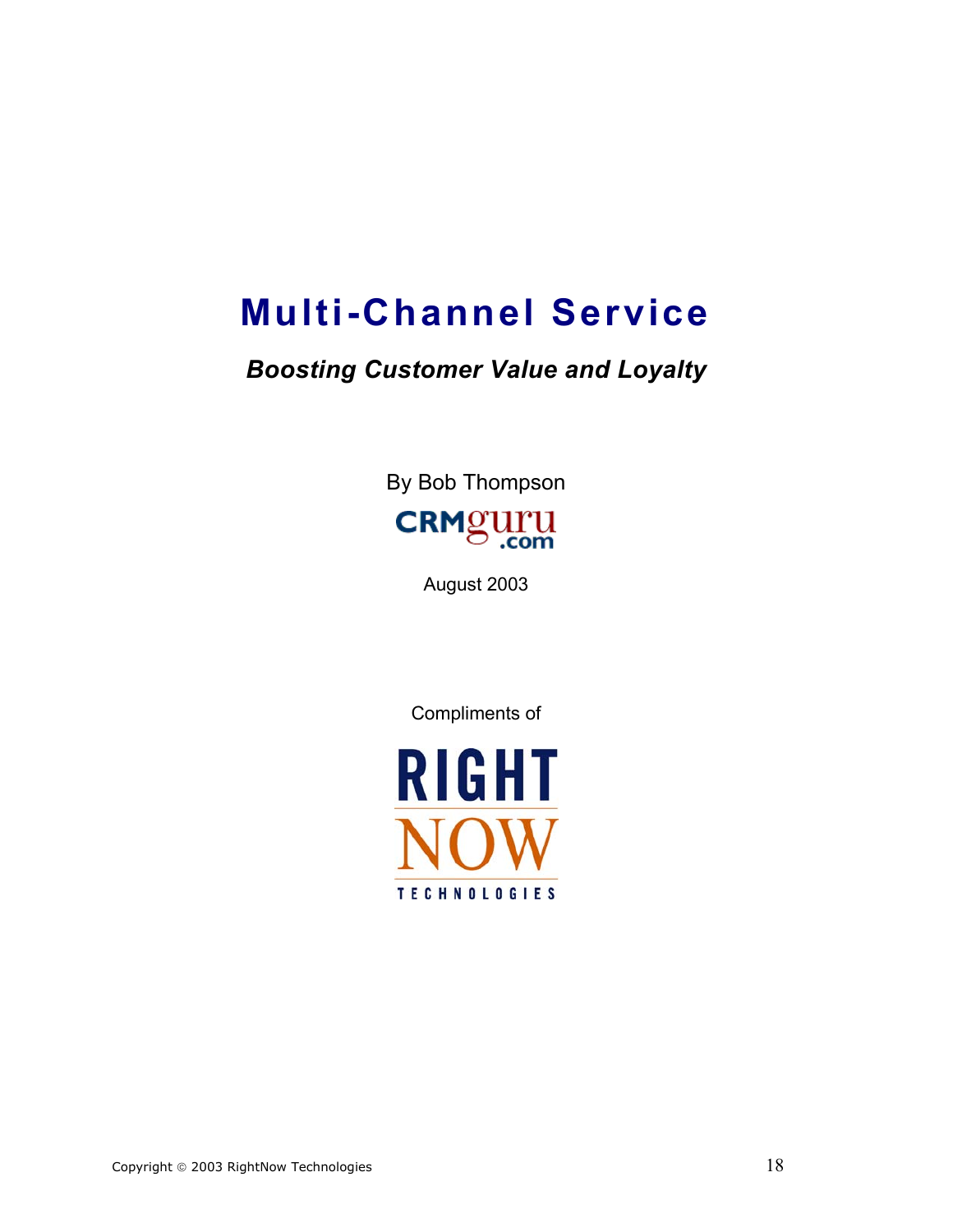### **Table of Contents**

| <b>Executive Summary</b>                         | $\blacktriangleleft$ |
|--------------------------------------------------|----------------------|
| The Customer Experience Paradox                  | $\mathbf{2}$         |
| Act Now, Or Be Left Behind                       | 6                    |
| <b>Obstacles or Excuses?</b>                     | 8                    |
| <b>Blueprint for Service Integration Success</b> | 10                   |
| <b>Multi-Channel Service in Action</b>           | 12 <sup>2</sup>      |
| The Time is Now                                  | 14                   |
| <b>About the Author</b>                          | 15                   |
| <b>About the Sponsor</b>                         | 16                   |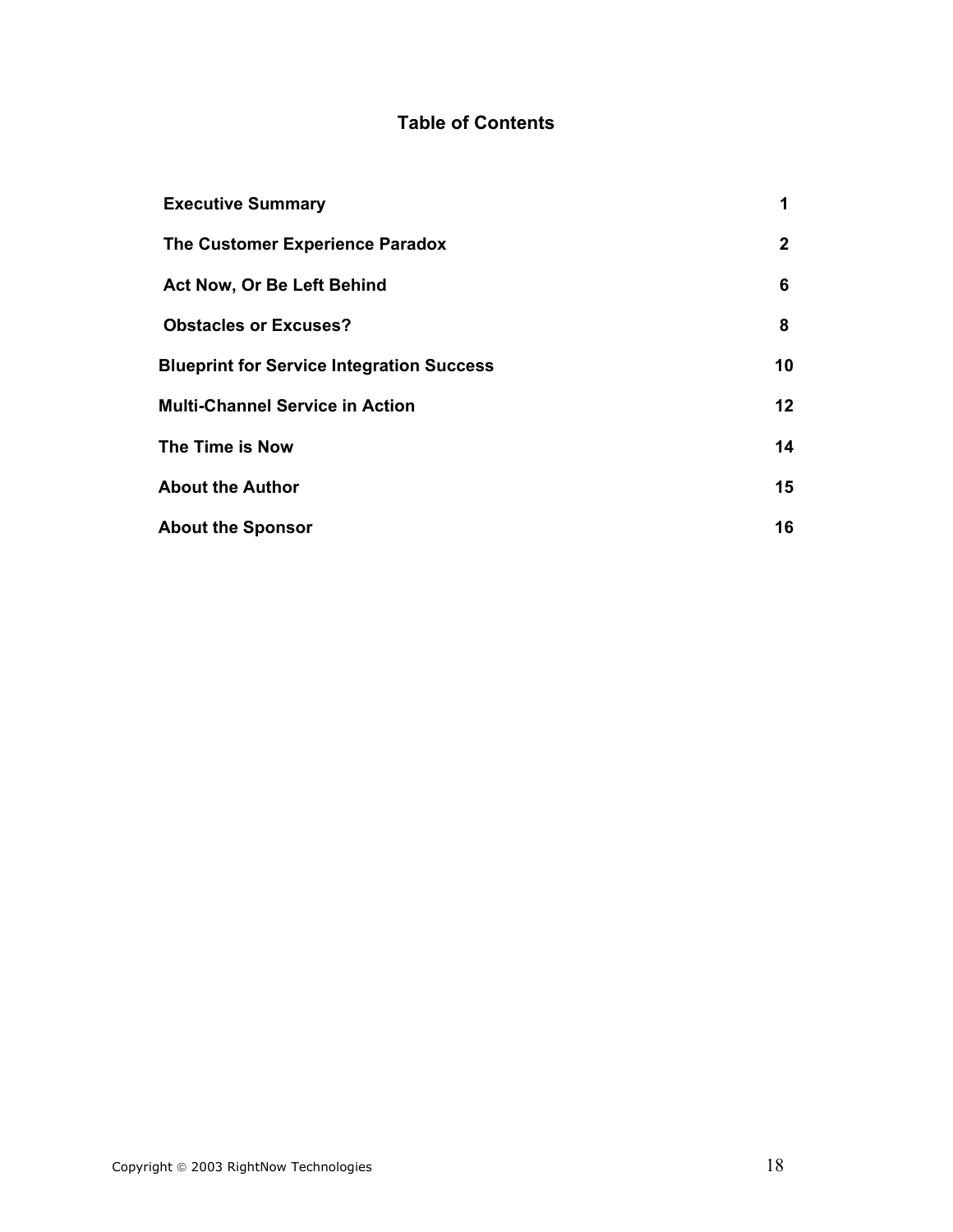#### **Executive Summary**

Will the Web "change everything?" Maybe, maybe not. But one thing we do know is that effective Internet-based service helps customers help themselves while saving companies costly phone calls. Not bad for starters.

But Web-based service shouldn't stand alone as another island of automation. For customers to have the rich, positive experience that fosters loyalty, customer contact channels must be blended seamlessly together. Therefore, multi-channel service is a key milestone on your customer-centric journey.

That's easier said than done. Today executives face a confounding dilemma: how to integrate channels effectively when they are hamstrung by limited resources, conflicting priorities, and the pressing need to survive today while building a strategy for tomorrow.

Nevertheless, it's important for executives to realize that, in our world of increasingly commoditizing products and services, it's the *customer experience* that matters most. That's what drives loyal behavior, when similar capabilities can be purchased from multiple suppliers at similar prices.

When customers are using both traditional and online interaction channels, it's a safe bet they don't want to repeat themselves because one part of your service organization doesn't share information with another. If you don't integrate service processes, you may find that the efficiencies gained in individual islands of automation are offset by customer dissatisfaction surfing your channels, and lost internal productivity doing "swivel chair" integration.

The keys to success are straightforward, and backed up by solid industry research and early adopter experiences:

- Define a **vision** for the customer experience that will lead to loyal—and profitable—buyer behavior.
- Develop the **business case** and metrics to help your organization make the right investment decision and track progress against a baseline.
- Use a cross-functional team and implement with a **phased approach**. Get short-term benefits while working towards your long-term vision.
- Get **user feedback** and make mid-course corrections to your multi-channel program as needed.

The key business question: Do you want to react to your competition, or lead your industry and force them to play catch-up to you?

*If customers are using both traditional and online interaction channels, it's a safe bet they don't want to repeat themselves because one part of your service organization doesn't share information with another.*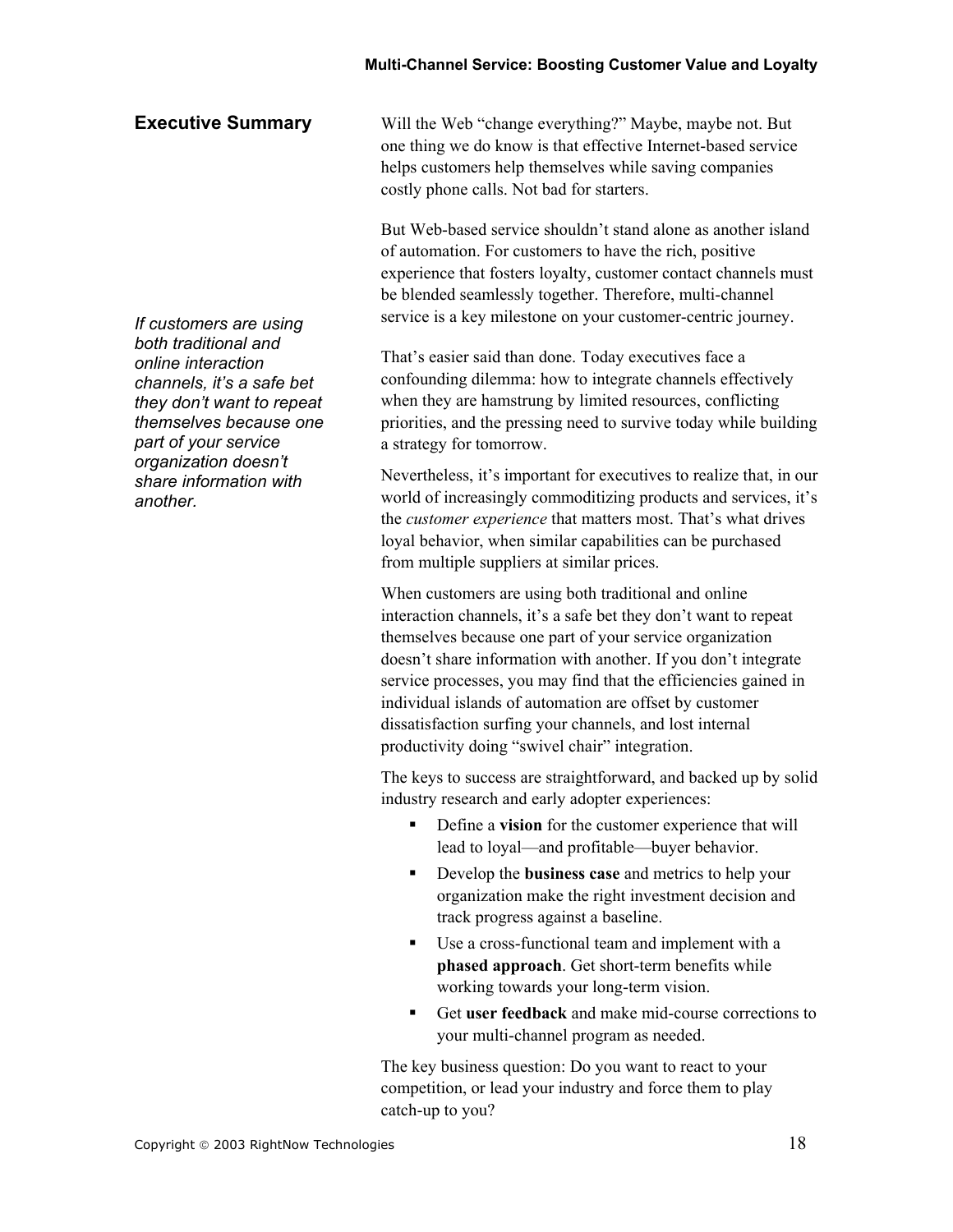#### **The Customer Experience Paradox**

*Customers have made it abundantly clear that they value companies that solve their problems quickly and without undue hassle.* 

*Yet the majority of companies still consider their customer service departments as cost centers—not the heart of a CRM strategy to generate loyal and profitable relationships* 

Why is channel integration so important and what does it have to do with customer satisfaction, loyalty, and profits?

Consider the experience of a prospective customer seeking a quote from a major insurance company. After being referred to the Web site, the customer patiently completes an online form and submits the requested information, only to be told that he had made a mistake. With a heavy sigh, the customer tries again, only to be told that he didn't "qualify." Growing frustrated, he picks up the phone and repeats his story to a customer service rep from the beginning, because the service rep has no record of his previous interaction.

Think this is farfetched? Think again, because recent industry studies have found about one-third of customers have had this experience when following up with a CSR after online service requests.

Contrast this example of customer disservice with that of another online consumer having difficulty completing a Web interaction. In this case, the phone call to the company's service department found a CSR with immediate access to the customer's previous web interactions, facilitating a rapid resolution.

Which experience do you think was more likely to generate a loyal customer? Customers have made it abundantly clear that they value companies that solve problems quickly and without undue hassle. To deliver that, CSRs must see the whole customer by integrating data from multiple contacts points.

#### **Yeah, but…**

Of course corporations agree that customer service is important to their livelihood. Yet the majority of companies still consider their customer service departments as cost centers—not the heart of a CRM strategy to generate loyal and profitable relationships. This thinking leads to short-term cost cutting and other tactics designed to increase service efficiency, but not necessarily effectiveness from the customer point of view.

Unfortunately, quick fixes can obscure the need for a longerterm strategy that turns a company more fully toward the customer. Over the long haul, customers care most about the effectiveness of their supplier's service and whether they are getting the *experience* they want.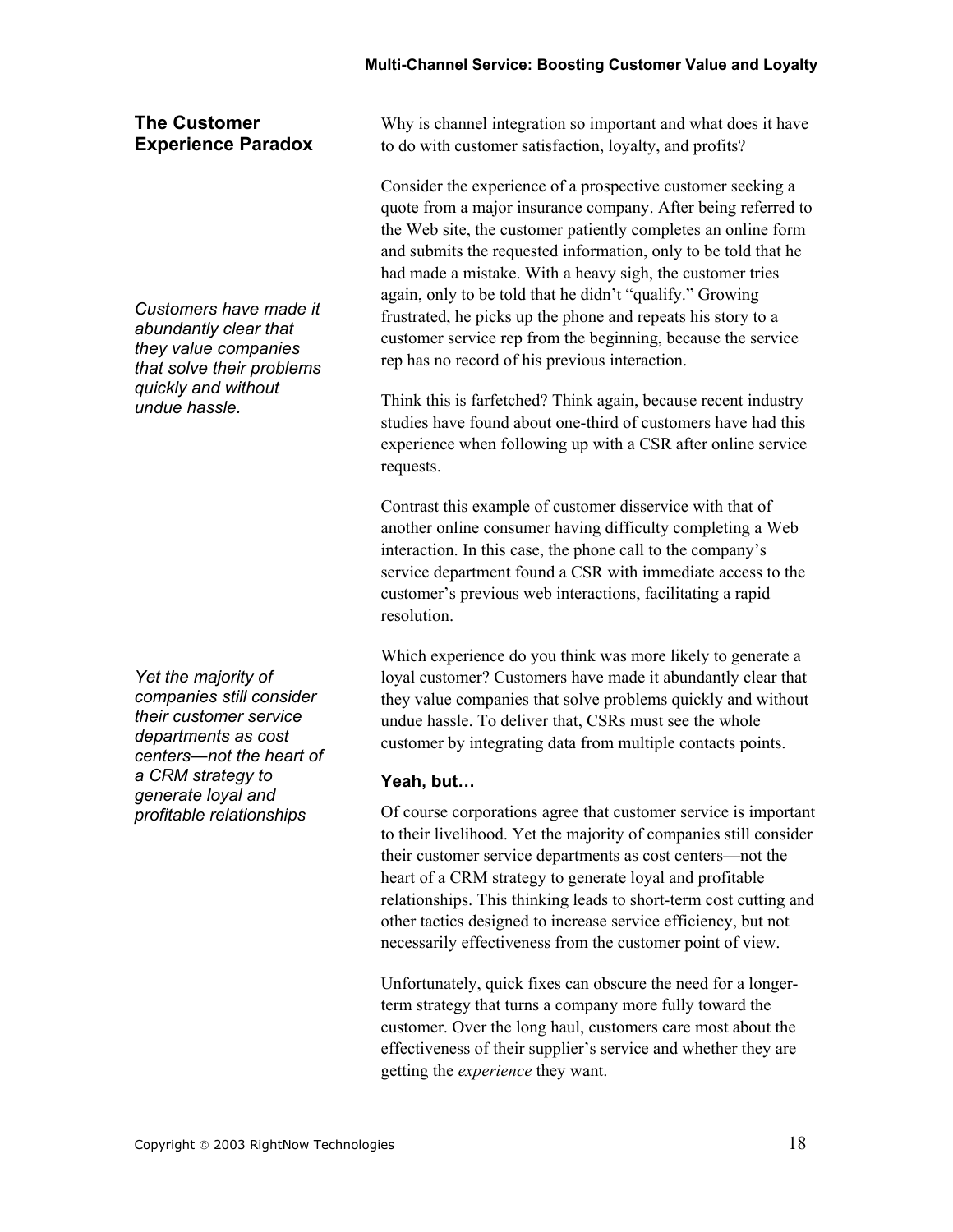#### **Customer Experience Management**

There's a growing body of research that shows the customer experience is composed of not only what you provide, but also how you provide it. As noted in Building Great Customer Experiences, by Colin Shaw and John Ivens, T-Mobile is leading the way in turning the customer experience into a competitive advantage in a world of increasingly commoditized products and services. "The differences are in the brand, the perception and the feel of the company, all of which are delivered through the customer experience," says Peter Scott, Customer Service Director of T-Mobile.

In other words, loyalty is driven not just by the deal, but by how customers *feel*. Their emotional state influences about 50 percent of the value they perceive, customer experience experts say. Dr. Jim Barnes, author of Secrets of Customer Relationship Management: It's All About How You Make Them Feel, says a more lasting form of value will elicit an emotional response from customer: "Value is created every time a customer is made to feel welcome, important and valued." In short, product and price is not enough.

On the other hand, if your customers become frustrated, ignored, and confused, then you run the risk of losing their business. In a recent Genesys survey, 85 percent said that a negative call center experience could stop them from doing business with a company and 56 percent said that they already had stopped doing business with a company after a less than satisfactory contact center experience. Numerous other industries have found about two out of three customers defect due to poor service.

#### **Multi-channel integration gains momentum**

CRMGuru's 2002 research study found that 92 percent of respondents agreed it was important to share customer service information between interaction channels (e.g. web, phone, email). Progress has been slow, to say the least. Two years ago, Forrester Research reported that fewer than two per cent of companies have the ability to take a unified view of customers across sales, marketing and service departments.

More recently, experts say there's been some improvement, but estimates range from about 15 percent to perhaps one-third of companies have integrated customer service channels.

*"The differences are in the brand, the perception and the feel of the company, all of which are delivered through the customer experience."*  **Peter Scott**  Customer Service Director of T-Mobile

*In a recent Genesys survey, 85 percent said that a negative call center experience could stop them from doing business with a company and 56 percent said that they already had stopped doing business with a company after a less than satisfactory contact center experience.*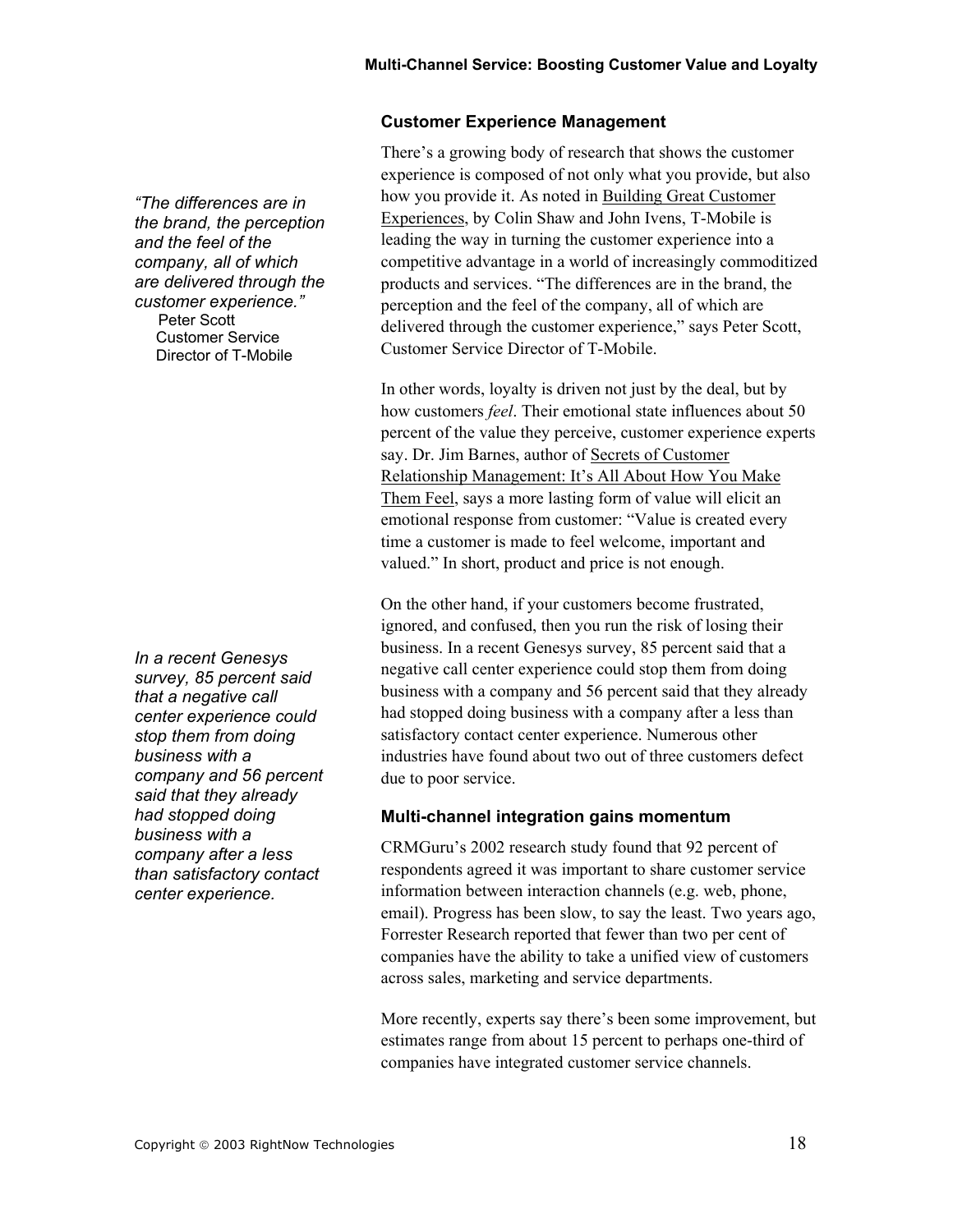*…customers are "voting with their wallets" to move to suppliers that provide consistent highquality service, no matter which channel is used.*

Giga analyst John Ragsdale notes that those who are integrating their traditional call centers with newer e-service channels represent "a lot smaller percentage than we expected" primarily because there is more to channel integration than the data factor. Integrating queuing and routing into a single system presents a more formidable challenge and that's where companies will lag behind. "I think we will see closer to 70 to 75 percent of companies with a consolidated customer view in 5 years, for [certain] verticals, and maybe as high as 30 to 35 percent in the other verticals," says Ragsdale. "As for universal queuing and routing, with the cost involved in these integrations, I think many of those projects will still be on hold [with] maybe a 15 to 20 percent adoption in 5 years."

It seems that no matter how the figures are cut, channel integration is often not a gotta-do-it-now initiative. That's too bad, because customers are "voting with their wallets" to move to suppliers that provide consistent high-quality service, no matter which channel is used.

#### **Customer inertia**

Studies by CRMGuru and others have found that web/email service usage is increasing rapidly. Yet even when offered Web-based service, customers sometimes pick up the phone to double-check their efforts, like in the early days of ATMs when nervous customers called their bank to make sure a deposit was recorded. Now self-service banking is a ubiquitous and trusted channel in most countries around the world.

As another example of customer inertia at work, a Hyatt Corp. representative noted that their first foray into Web self-service was an eye-opener. Customers would use the Web and then call in to verify their actions. As telling as that is about the habits of consumers and as much as it is a justification for the lagging support of integration, it is also a compelling argument for integrating channels more fully. After all, if a customer is going to use multiple channels, then the customer will grow to expect the same level of service across channels.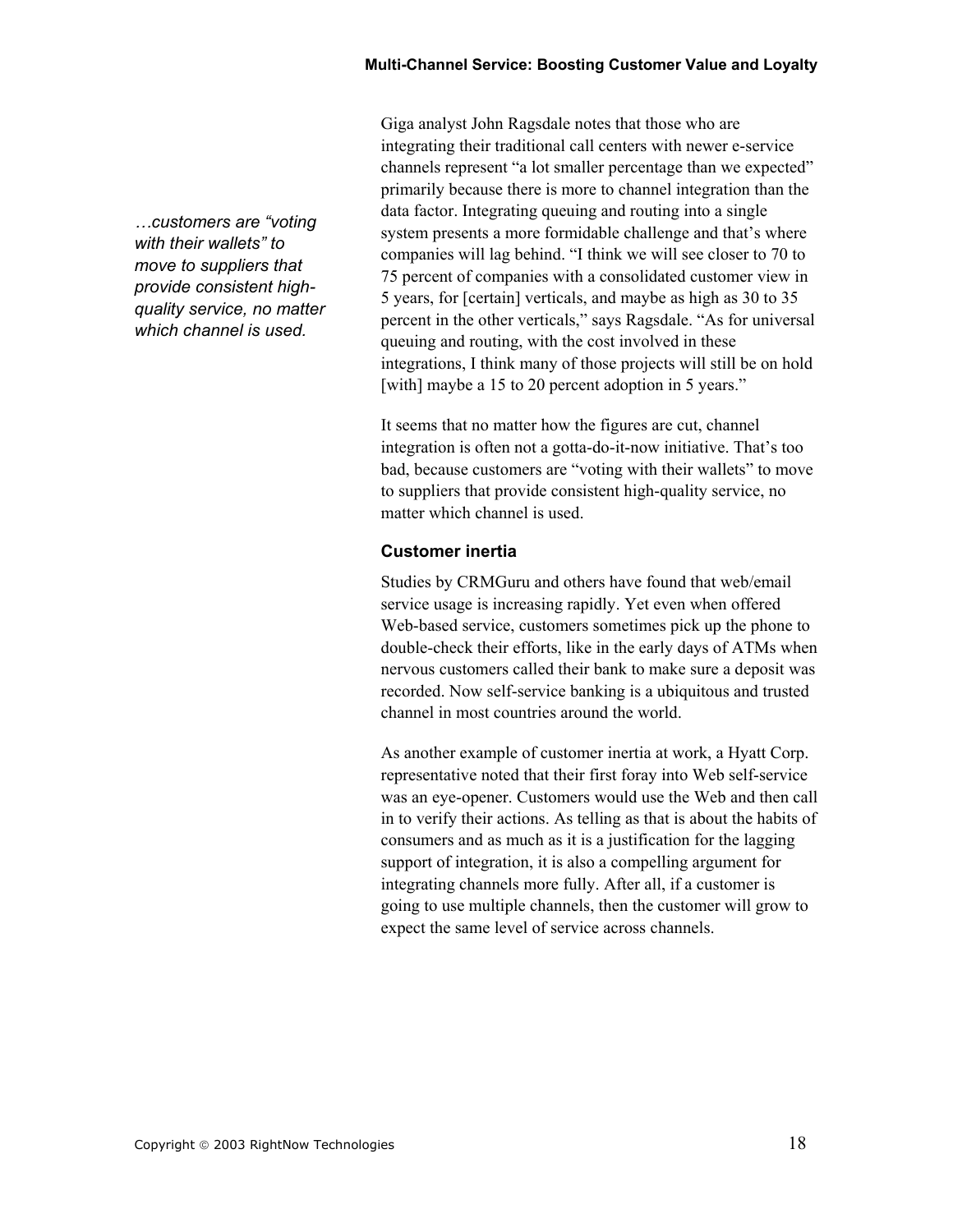#### **Competitive advantage up for grabs**

Web use will grow significantly in the next few years. According to the Forrester Research study, 10.6 percent of customer transactions start on the Web today but that figure is expected to rise to 19.1 percent by 2005. And customers who use multiple channels tend to be bigger spenders. Jupiter Research reports that "multi-channel" shoppers (those who interact with all retail channels available to them, including stores, Web sites, and print catalogs) appear to spend 30 percent more than their single-channel counterparts. Yet 76 percent of online retailers cannot track these more active consumers' behavior across channels.

If your customers don't drive you to service integration, then count on your competitors to do so, sooner or later. "The companies that understand how consolidating customer history and integrating the channels can impact the bottom line are making it a priority," says Giga's Ragsdale. And in industries like communications where the customer churn can reach 30 percent annually, "increasing customer satisfaction and retention by even one to two percent a year can have a major impact on the bottom line, and that may be possible with channel integration."

Companies should follow the lead of the intensely competitive high-tech industry. AMR Research's Louis Columbus points out that multi-channel adoption varies by industry with high tech leading the way. Insurance and discrete manufacturing companies are also using multi-channel integration.

*Jupiter Research reports that "multi-channel" shoppers …appear to spend 30 percent more than their single-channel counterparts*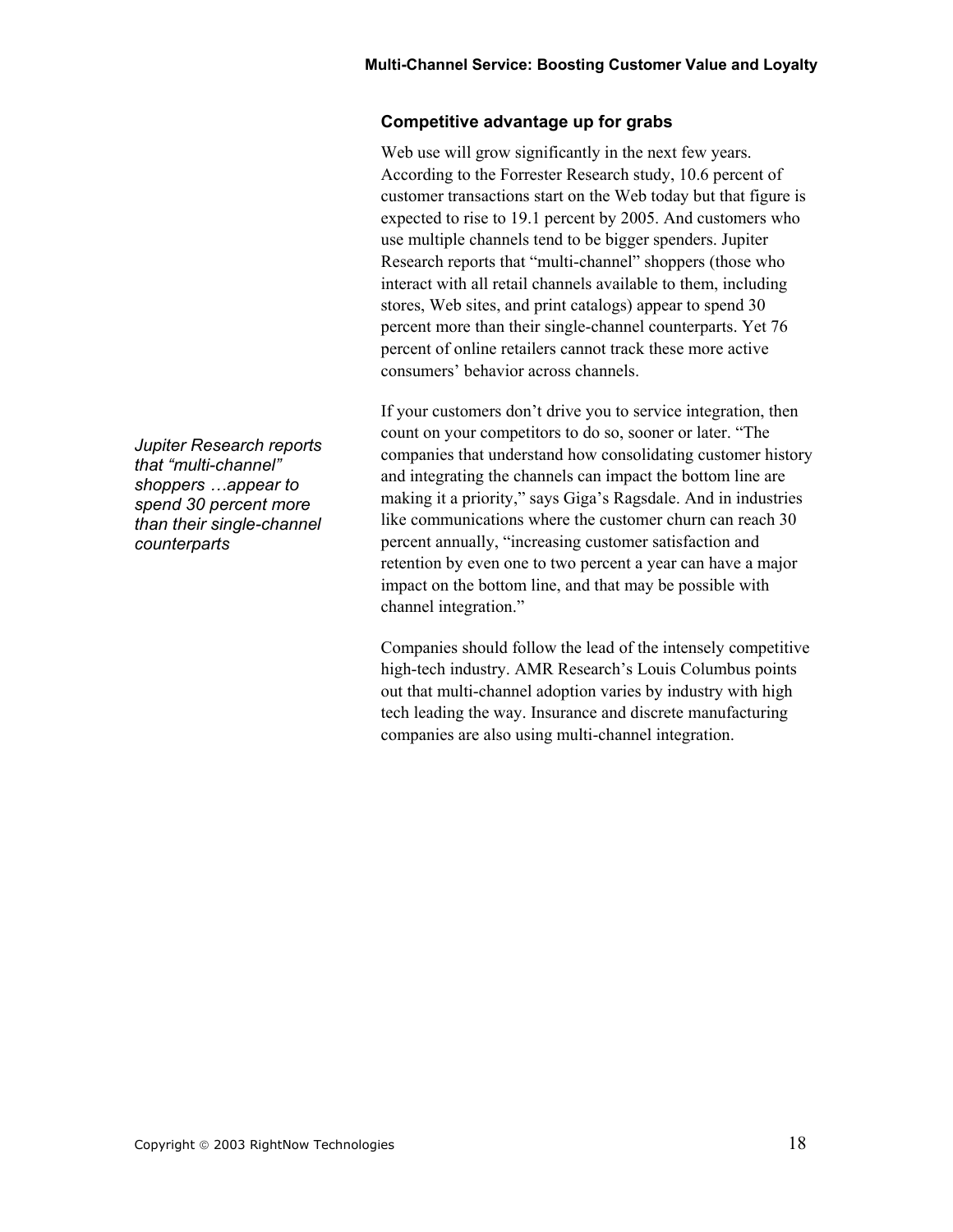#### **Act Now, Or Be Left Behind**

*A national survey of 1,000 online consumers by Modalis Research Technologies found that 72 percent of the respondents said they would stop doing business with a company if they experienced poor customer service.* 

Why bother with multi-channel service? First, it can improve competitive differentiation by reducing the hassle factor for customers. Second, the company can cut costs by eliminating redundant "swivel chair" service processes and flowing information smoothly internally and with partners.

#### **Listen up, or else**

If you're not quite sure what you'll gain by integrating service channels, think about what you could lose if you don't. A national survey of 1,000 online consumers by Modalis Research Technologies found that 72 percent of the respondents said they would stop doing business with a company if they experienced poor customer service. And multi-channel service often falls short of expectations.

The survey found that 90 percent don't want to repeatedly explain their situation to different agents in the same company. (The only surprise here is that this figure wasn't 100 percent.) Furthermore, 73 percent expect an agent to have a complete record of their relationship with a company, whether the contact is online or by phone.

"The example we have all heard is about a customer who spends an hour configuring a PC on the Dell or Gateway website, then found that the price was different than the ad they saw in the paper. They call up the 1-800 line to ask about the price, and the phone agent has no visibility of what the customer has done on the website and forces them to walk through the long, painful configuration process again," said Giga's Ragsdale. "This is the perfect example of where channel integration, click stream monitoring, and agent tools such as collaboration and page push can dramatically enhance the customer experience."

#### **Gain customer value and loyalty**

Very satisfied customers are generally more loyal. And there's a huge pay-off for companies that inspire loyalty and lead their industry. Loyalty guru Frederick Reichheld found that loyalty leaders grow at 220 percent of the industry average, at 15 percent lower operating costs. It doesn't take a mathematician to understand why those kinds of figures are having a positive impact on the bottom line of companies like Harley-Davidson, Enterprise Rent-A-Car, Cisco Systems, Dell Computer, Lands End, and Intuit.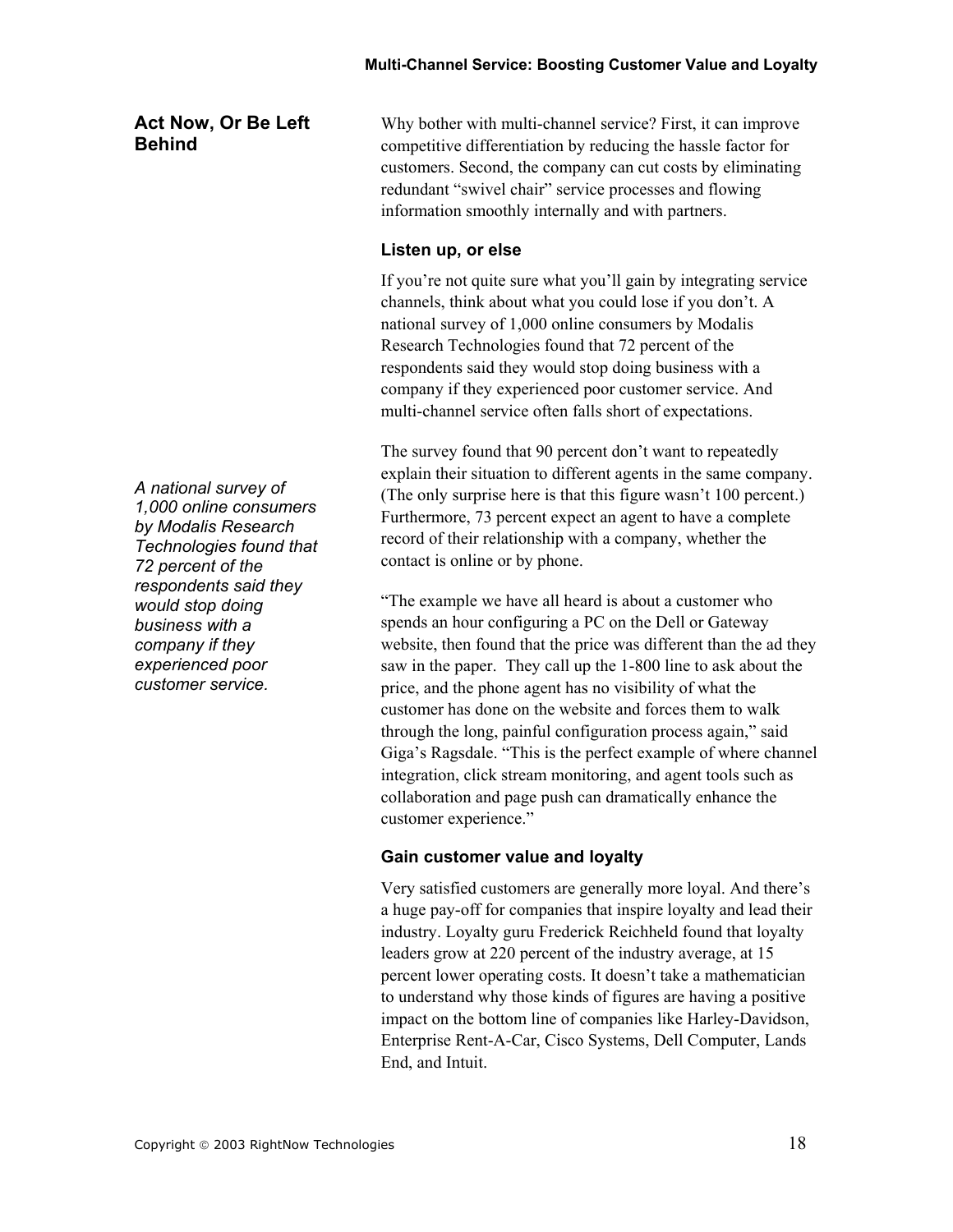Before it merged with Belgacom, Belgium ISP SkyNet fully integrated its call center, email and Web service channel. Three months after multi-channel service was implemented, SkyNet saw customer satisfaction levels rise by18.2 percent, according to Project Leader Eric Pageau.

#### **Return on Investment**

Jupiter's research found that consumers will crisscross the boundaries between channels, making it even more critical that service channels are fully integrated. Jupiter expects that by 2005 the amount that U.S. consumers spend shopping online will be dwarfed by the money they spend in offline channels that is, traditional retail stores—as a direct result of research they do on the Web. Businesses that know how to achieve multi-channel integration will enjoy a definite competitive edge over those that do not.

Denver-based Air Reserve Personnel Center expects its channel integration project will "reduce and streamline" the two maintenance costs racked up from segregated channels, says Lt. Col. Bud Bromley, deputy director for communications and information at ARPC. The organization has already seen the number of calls decline by half since the data silos were broken down and Bromley says that customer satisfaction is higher now that the center is open on the Web 24 hours a day.

Simply moving customers to Web-based service can reduce cost, according to Giga. As integration levels go up, the cost of providing services as well those associated with manual processes and hand-offs from one automation silo to another go down.

*Three months after multi-channel service was implemented, SkyNet saw customer satisfaction levels rise by18.2 percent, according to Project Leader Eric Pageau.*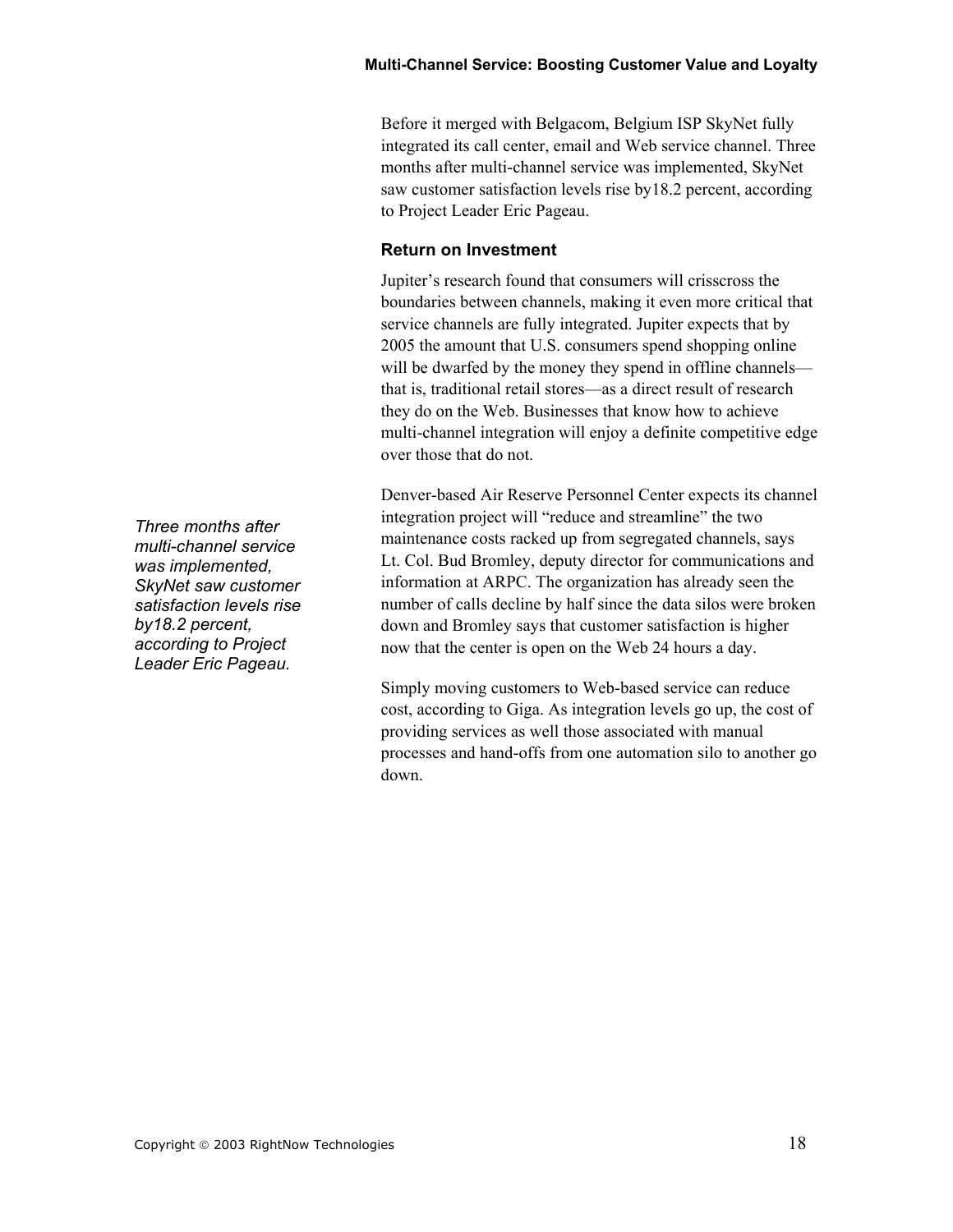#### **Obstacles or Excuses?**

*"The synchronization of all these internal systems on the one hand with all channels on the other is a daunting task. It requires an infrastructure to make the entire strategy work."*  Louis Columbus, AMR Research

With such clear potential benefits, what's preventing companies from implementing multi-channel service?

#### **Fixing the plumbing**

As attractive as the benefits of integration can be, it is "actually the biggest and most vexing of problems for companies to tackle," said AMR Research's Columbus, because it requires going deep into a company's processes and infrastructure—and then revamping them. "Peel back multi-channel integration and you find the need for back office synchronization of systems to give a unified view to the customer and channel partners," said Columbus. "The synchronization of all these internal systems on the one hand with all channels on the other is a daunting task. It requires an infrastructure to make the entire strategy work"

#### **Budget dollars are scarce**

As the economy muddles along, many companies believe they simply don't have the money to pump into extensive integration projects. When asked to rank the biggest hurdles or barriers to their effectiveness, CIOs polled by CIO Magazine gave high priority in 2003 to integrating systems and processes, lowering costs, and optimizing the supply chain. Yet they also noted a fair share of obstacles standing in their way. Among them were inadequate budgets, conflicting business priorities among business units, aligning IT efforts with business goals, and a shortage of time for strategic thinking and planning.

#### **Complex implementations are prohibitive**

Since channel integration is a fairly new concept for many companies, true "best practices" are a work in progress. Given the potential complexities of integration, many companies fear embarking on what could be a long, expensive journey and stretching IT resources beyond capacity. "Fear stops them from multi-channel integration," notes customer service expert Paul Anderson. The dip in the IT services market—down 0.6 percent from 2001 to 2002 according to Gartner, shows how companies have indeed been backing away from more complex integration projects.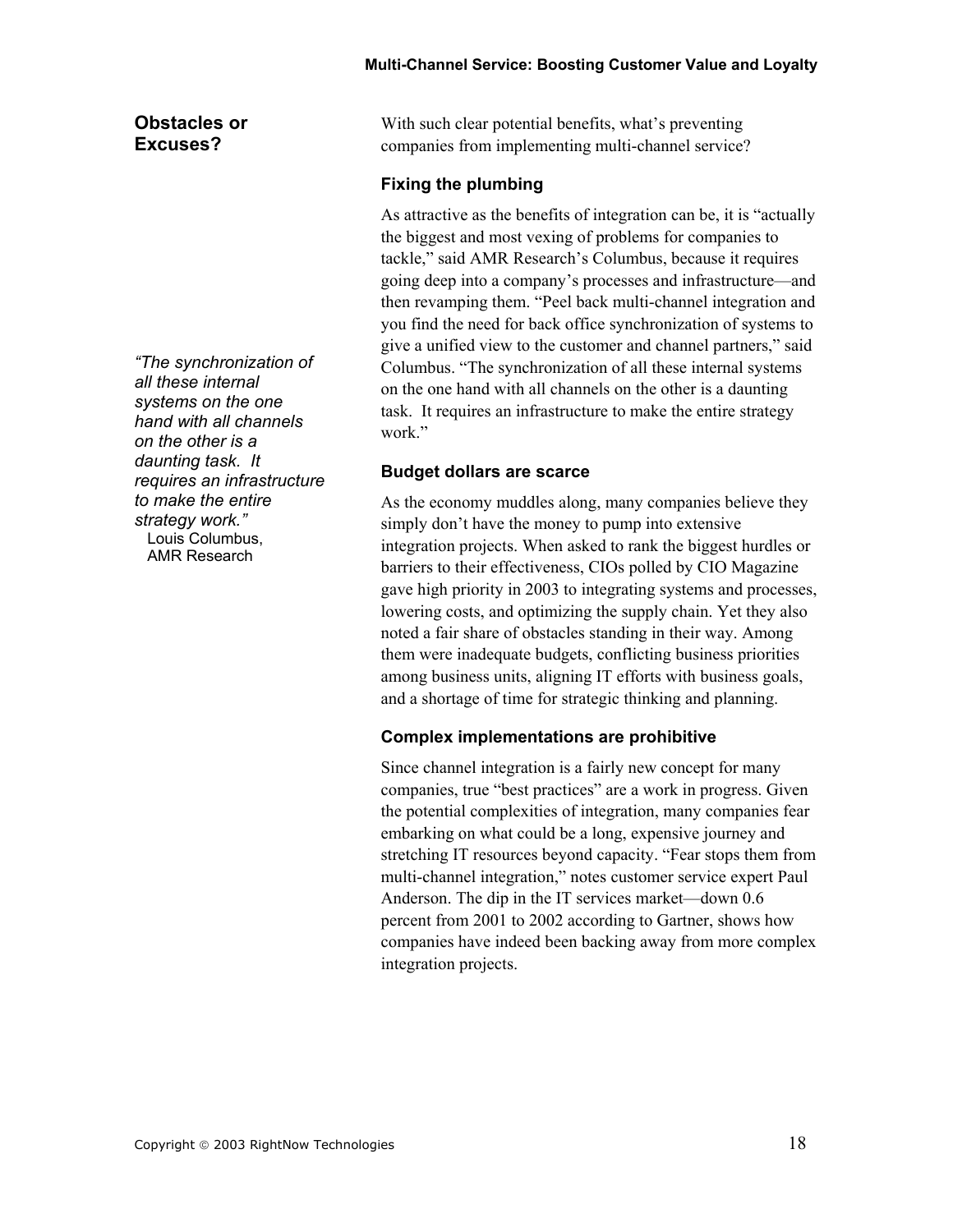#### **IT and business are not in synch**

The IT and business factions of most companies continue to be out of synch. According to CIO Magazine research, CIOs list this disconnect as among the top obstacles to reaching their objectives. "The IT side, supplying system support, typically lacks more than a superficial understanding of what business needs to be accomplished," notes Dick Lee, Practice Leader, Caribou Lake Customer-1. "On the business side, there is typically a lack of IT needs." Synchronization of these two factions is particularly important to integrating multiple service channels.

#### **Who owns the customer experience?**

Multi-channel technology is still fairly new, but the more troubling issue is that in most companies there's no one person responsible for the whole customer experience. Executives are busy with their own internal channels and silos and are either unable or unwilling to take on an integration project. This is a persistent problem in nearly every area of CRM. In a recent CRMGuru survey, 32 percent of respondents said they needed help in getting buy-in from senior management.

#### **Short-term goals obscure long-term strategy**

It's a bit of a double-edged sword: try to survive in the short term and you may undermine long-term goals. For example, it's possible to save money by pushing service to the web, but this benefit will be short-lived if customers aren't happy with the experience. But with an eye on the future, you don't need to abandon practices that ensure short-term viability. Companies can find that integrating channels allow them to do both: reducing the costs of providing service almost immediately but yet improving overall customer service and thereby increasing customer satisfaction levels and eventually winning their loyalty in the long term.

Are there challenges? Sure, but none that can't be overcome. Let your competitors make the excuses while you leap ahead.

*Multi-channel technology is still fairly new, but the more troubling issue is that in most companies there's no one person responsible for the whole customer experience.*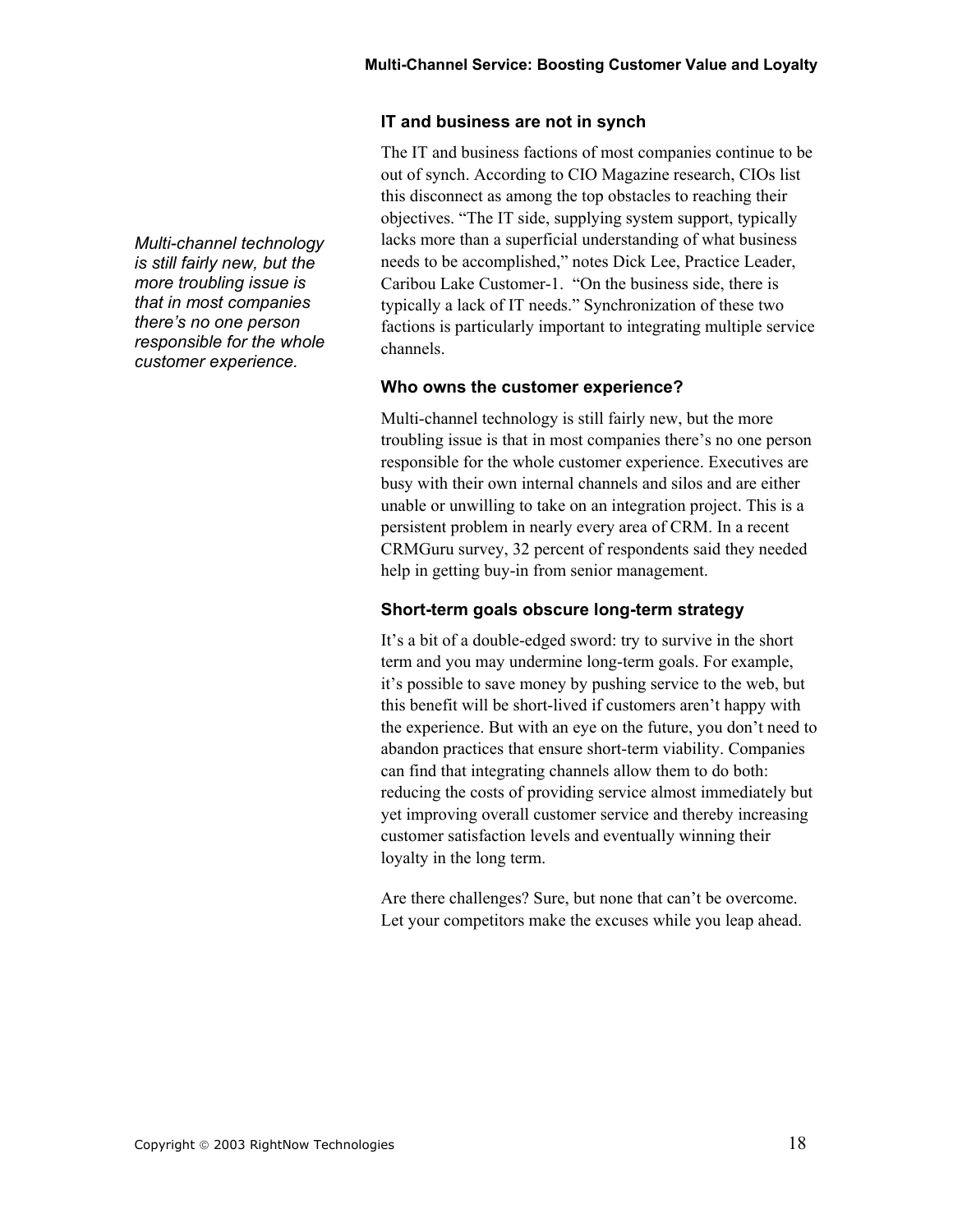#### **Blueprint for Service Integration Success**

If the enterprise has felt the economy's pinch, then CRM vendors have certainly felt the squeeze. "The bottom dropped out of the economy and spending slowed just as broader suites were becoming available," said Giga's John Ragsdale. "Companies are now in the mode of buying one piece at a time, not purchasing every module and implementing it in one major project."

These days software vendors are focusing more on ease-ofintegration, and providing services to get the job done quickly. "It is still impossible to buy all of the components from a single vendor, so a big integration project is involved," said Ragsdale. "And even if there was a single vendor solution for CTI/eservice/CRM, there are few 'green field' environments out there willing to buy the whole solution anyway."

Based on the experiences of multi-channel trailblazers, here are some practical steps to help you ensure that integration projects go smoothly and don't overly dent even penny-pinching budgets.

#### **1. Determine the experience customers value**

"Sellers have a bad habit of not asking what customers want," notes Caribou Lake's Dick Lee. And it's critical to do research on user needs as part of the integration planning process. CRMGuru's "Blueprint for CRM Success" report found that the #1 driver for ROI was doing customer-centric planning. If you don't know the experience you're delivering to your customers, or what they want, find out! That's what Lanier did when it added the Web to its customer service mix. "We didn't go into this blind," said Rhodes. "We did surveys up front and 65 percent indicated that they preferred Web-based over other channels."

#### **2. Get management buy-in, starting with the CEO**

Building a business case based on improving the customer experience will probably mean knocking down departmental silos. The CEO must lead this effort, or multi-channel integration doesn't stand a fighting chance. Belgacom's Pageau attributes much of the success of the SkyNet integration project to CEO buy-in. The CEO's "door was fully open and he was convinced of the project," says Pageau. "We would go into the office and say 'you have to unblock this' and he would jump on it."

*CRMGuru's "Blueprint for CRM Success" report found that the #1 driver for ROI was doing customer-centric planning. If you don't know the experience you're delivering to your customers, or what they want, find out!*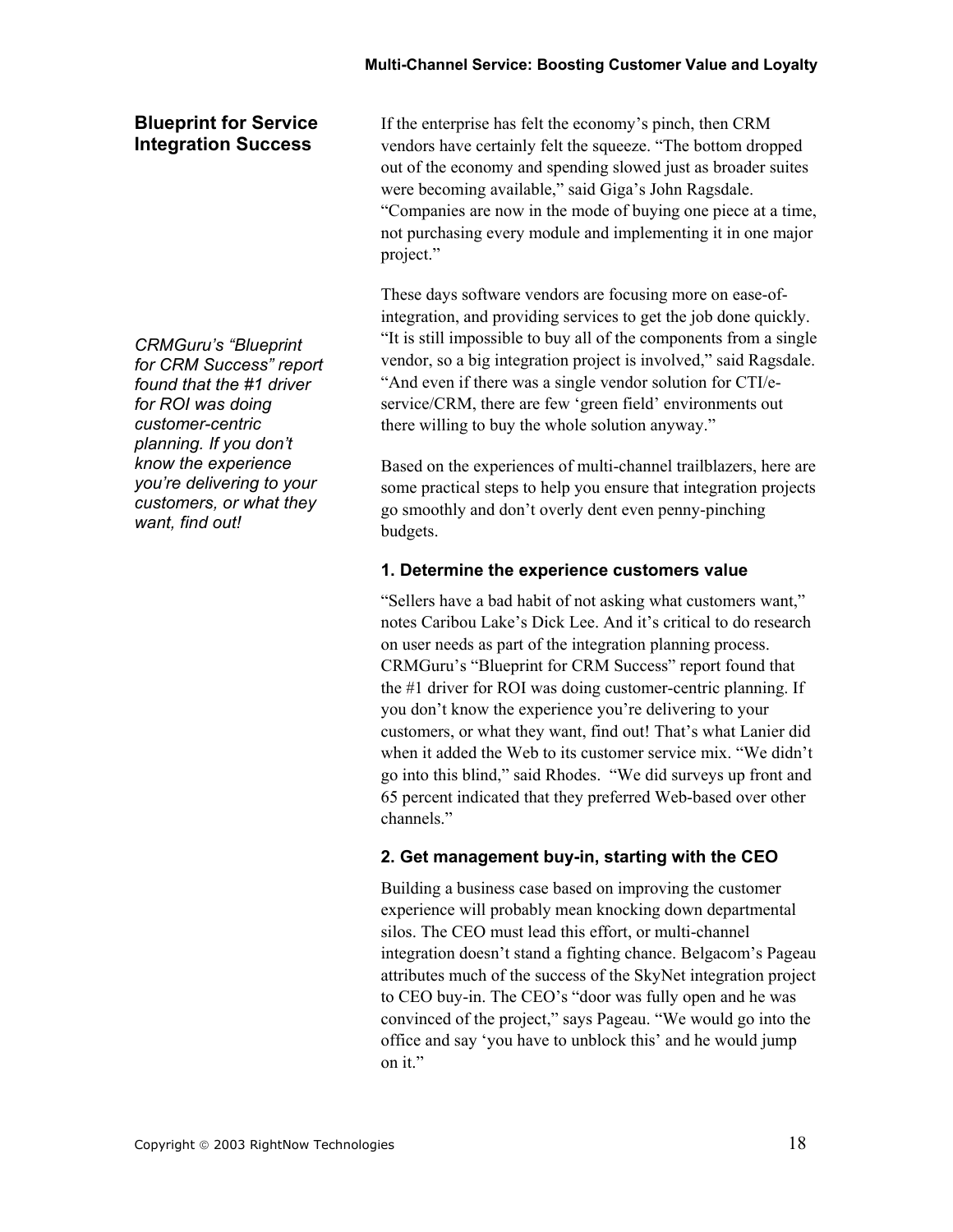**3. Build in metrics and use them** 

It's difficult to gauge ROI for integration projects as well as overall CRM projects because CRM has increasingly become a part of much larger initiatives. In a June 2003 CRMGuru survey, 52 percent of the respondents said they needed help developing and using metrics effectively. Still, companies can build in metrics and track user behavior and gauge their satisfaction levels. At the very least companies can measure the number of incoming calls and determine drop rates, track Web inquiries, and trace them to fulfillment.

#### **4. Create an integration and transition team**

There's no such thing as plug-and-play with no planning. Integration requires teamwork and coordination across the entire organization, often between departments that seldom talk to each other. This is especially true of companies that have separate divisions for each channel and where sales, service, and marketing are managed within each business unit, or where sales, service, and marketing are three distinct departments that work independently from one another. Sales reps and proactive consultants alike are critical members of the team who can help sway workflow and systems design.

#### **5. Implement with a phased approach**

The most effective way to implement a successful (that is, profitable) multi-channel integration effort is to manage it the way you would any other significant effort. Launch it as a real project, with a mission, a cross-functional team, and a set of specific objectives and activities. Your plan should incorporate a phased approach, with each phase having specific timelines and objectives. This allows you to implement "quick win" ideas early on, while providing the team time to plan a longerterm approach for other aspects of the integration.

#### **6. Train, train, train**

Incredibly, companies will sink tremendous resources into buying a solution and then skimp on training its employees and customers to use it. Frontline training, one of the drivers of CRM ROI, is a cornerstone of any IT project. Most of the companies interviewed for this report put users through days of training with refresher courses offered periodically and Super Users available for others to question and learn from.

*Integration requires teamwork and coordination across the entire organization, often between departments that seldom talk to each other* 

*Incredibly, companies will sink tremendous resources into buying a solution and then skimp on training its employees and customers to use it.*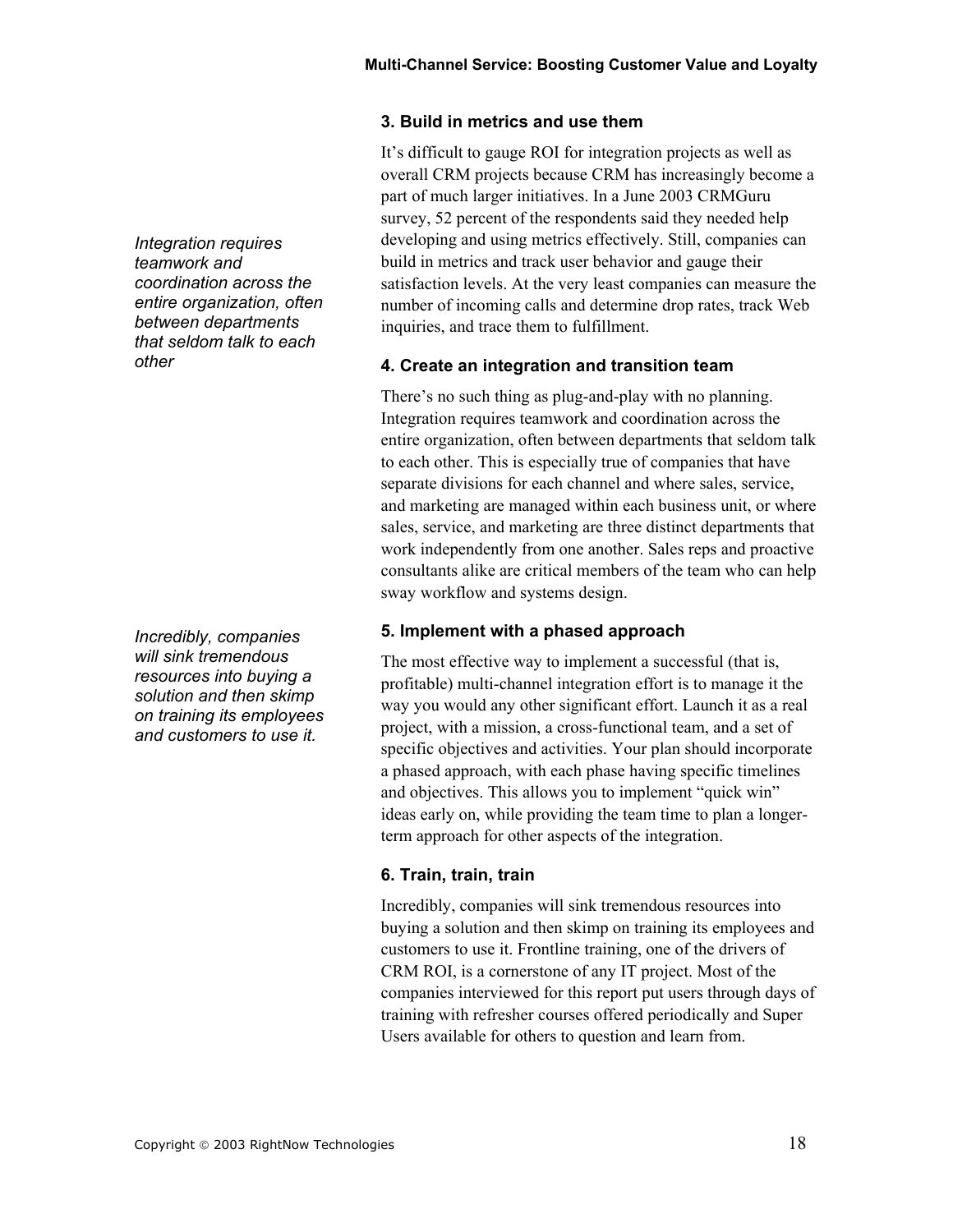#### **Multi-Channel Service in Action**

With about 700,00 customers, Belgacom Skynet is one of the leading ISPs in Belgium, offering a wide range of services, such as ultra high-speed ADSL connections.

SkyNet found the high cost of operating a 350-seat contact center to be intolerable, but didn't want to compromise customer service. The company needed to find a way to "reduce operating costs and increase customer satisfaction," according to Eric Pageau, project manager at Belgacom, the company that eventually merged with SkyNet.

Originally, Pageau was called in to manage a channel integration project using PeopleSoft and Genesys. "I was supposed to be the system architect and realized that the size of the company [small] versus the systems they were trying to implement [large] was out of whack."

#### **A nimble solution**

Instead, Pageau surveyed the market and selected more nimble solutions: RightNow's eService Center offering and Cisco's ICM CTI solution. "I realized that RightNow had much more attached to it, it was more like a CRM product" and could take care of the business process, he explained.

The RightNow implementation was completed in just 10 days. Then Pagaeu asked Cisco to estimate, in a proof of concept initiative, how quickly the CTI portion could be done. "We wanted to be quick—with a rapid implementation and a rapid ROI," he said. Cisco proposed a two-week estimated implementation but actually wrapped it up in half that time. It convinced SkyNet to go to "whole proof of integration."

One of the key challenges SkyNet had to overcome was to "install the two main products and make them work together," said Pageau. However, as the system architect, Pageau "saw an immediate a way of doing it."

Then they needed to pick the best technical approach—using Java, ActiveX, or a compiled program. "We tried all three and it only took three days," he said. In the end, ActiveX won out, because it was simply more powerful and could be implemented easily in SkyNet's environment.

*SkyNet found the high cost of operating a 350 seat contact center to be intolerable, but didn't want to compromise customer service.*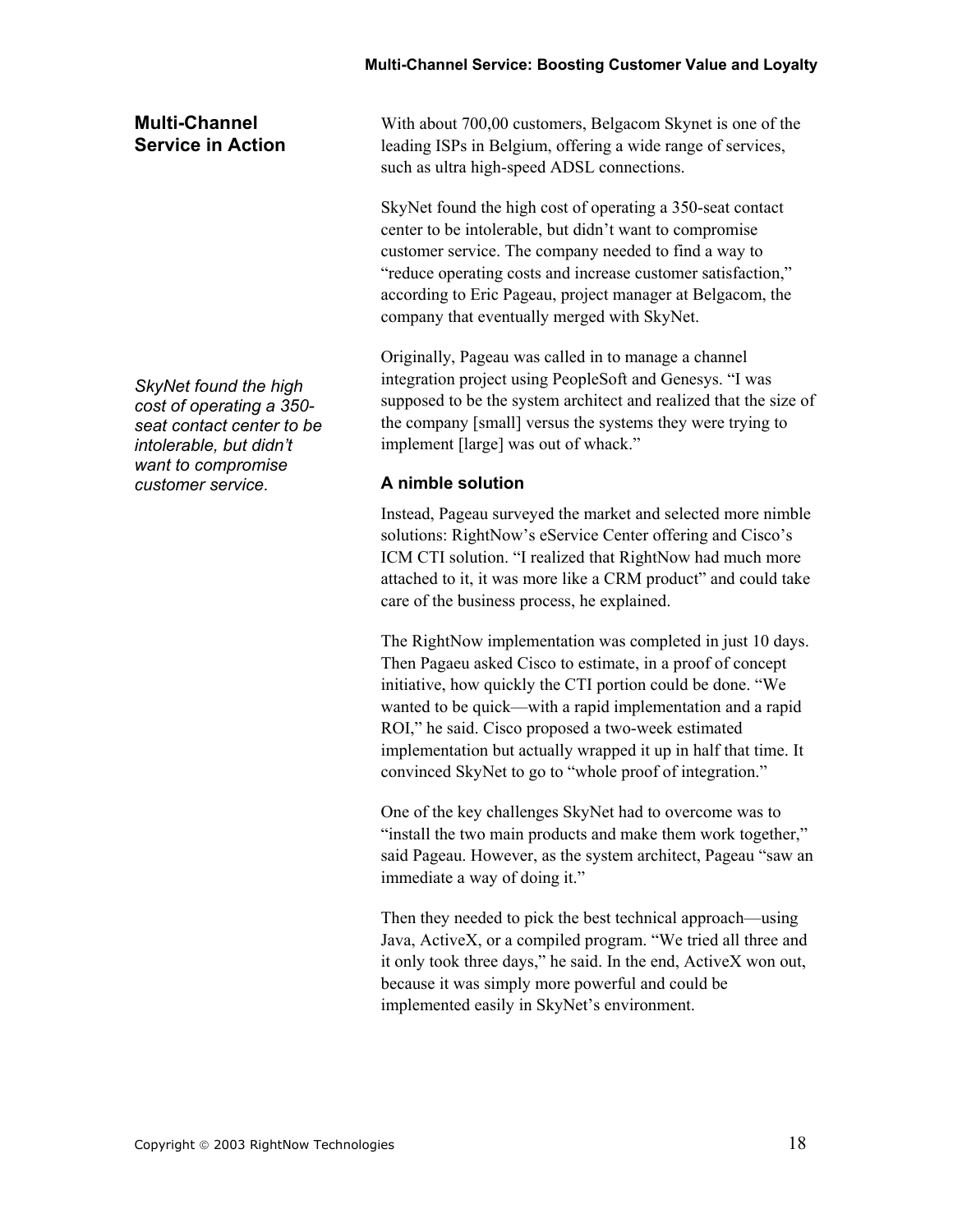#### **ROI in six weeks**

What emerged was a complete homegrown interface that linked eService, Cisco, and legacy systems. With the new integrated approach, every call goes through the ICM and triggers a process in RightNow to make a case and identify the customer, according to Pageau.

SkyNet's benefits were not long in coming. "In six weeks it had cut down the number of contacts—78 percent for email and 26.9 percent for calls," said Pageau. "In just six weeks we got the ROI we expected by year's end. And the company has been able to successfully renegotiate its contract with a outsourcer that provides 80 percent of the company's 350 agents.

The company's traditional IVR system was replaced with an IP-based IVR which "allowed us to do a lot of data collection." Three months after implementation, customer satisfaction had gone up 18.2 percent.

#### **Keys to success**

Management buy-in was key to the project's success, said Pageau. The CEO's door was "fully open" and he was convinced of the project. Pageau also stressed how important it is to drive the project from functional requirements, or risk having the IT tail wag the business dog. "If you don't know your business, when you're starting out with the reviewing process, you'll start doing research on new things and that's an endless loop," said Pageau.

SkyNet's experience validates the following smart practices uncovered with other successful adopters of multi-channel service:

- Deep knowledge of business processes,
- Clear understanding of what customers need and value,
- Complete yet simple implementation plan,
- Matched business needs to available solutions,
- Followed up with customer satisfaction ratings.

*Management buy-in was key to the project's success, said Pageau. The CEO's door was "fully open" and he was convinced of the project.*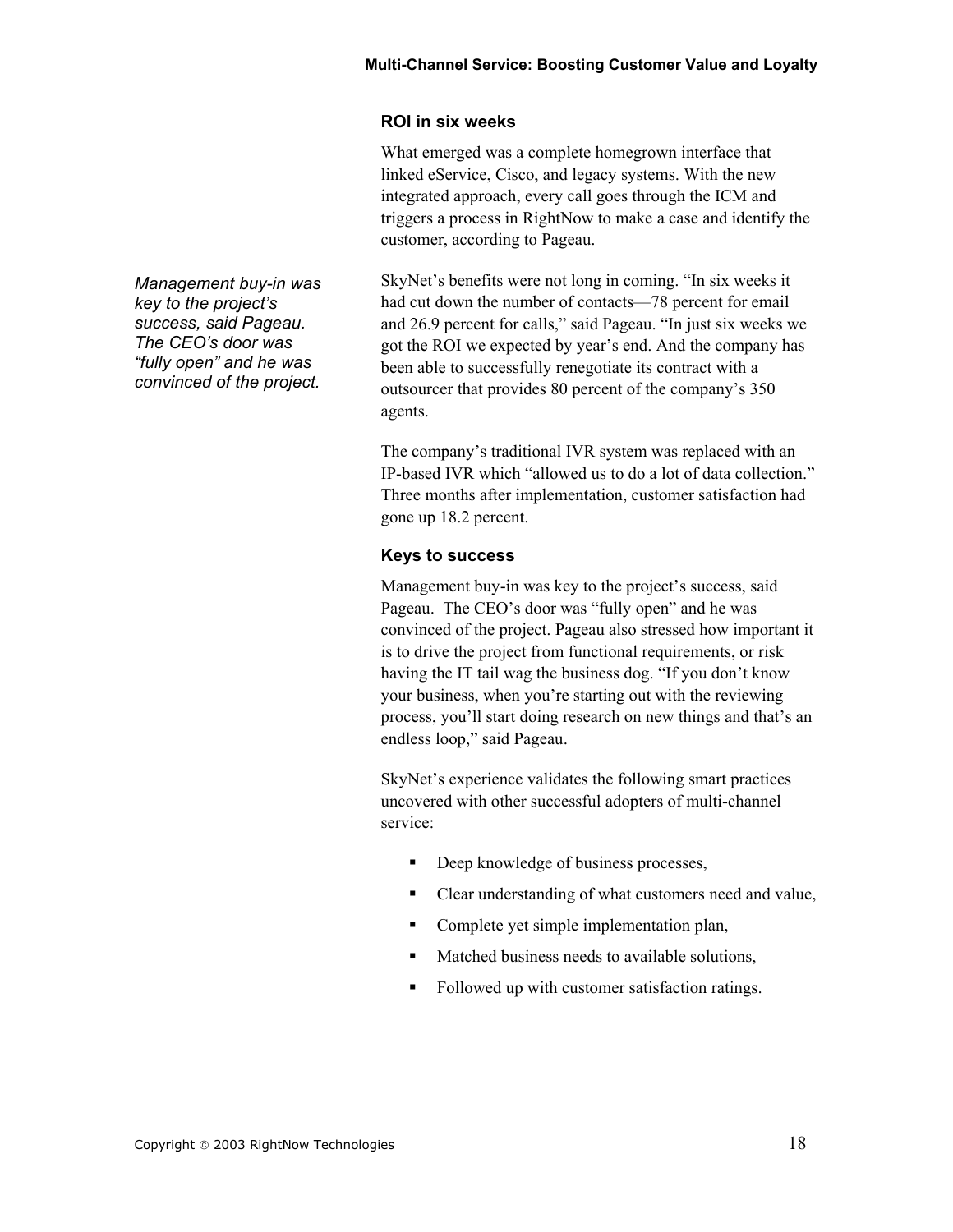**The Time is Now**  Service channel integration should get your full attention in the coming months as your company prepares to meet your customers on their own terms—via the phone, by email, or over the Internet.

> Remember this simple equation: Integrating service channels will enhance service quality, which drives higher customer satisfaction levels, which leads to increased loyalty. Ultimately, "loyalty economics" means greater revenue and profit for your company.

> You simply cannot afford to fall behind your customers or your competitors—or your company will eventually lose. Perhaps not today and maybe not tomorrow, but certainly later on down the line. By then it will be hard to justify to management, shareholders, or your board, why multi-channel service got short shrift in 2003.

> The good news is that integration is becoming easier and cheaper, helped along nicely with the growing adoption of XML-based Web Services standards. Whether used to facilitate integration between internal systems, or with hosted/ASP services, XML is becoming the *linga franca* for IT to stitch together disparate business processes. Packaged plug-and-play systems are also slowly but surely entering the market.

Early adopters have proven the benefits of multi-channel service, including tangible revenue growth and cost reduction, and the strategic value of competitive differentiation. While challenges remain, they can be overcome with good planning and careful focus on the delivering a high-value customer experience.

Your competitors are lurking while customers are waiting. And do-it-my-way customers don't want to hear excuses why their suppliers can't provide the experience they want. Isn't it time to deliver with multi-channel service?

*Early adopters have proven the benefits of multi-channel service, including tangible revenue growth and cost reduction, and the strategic value of competitive differentiation*.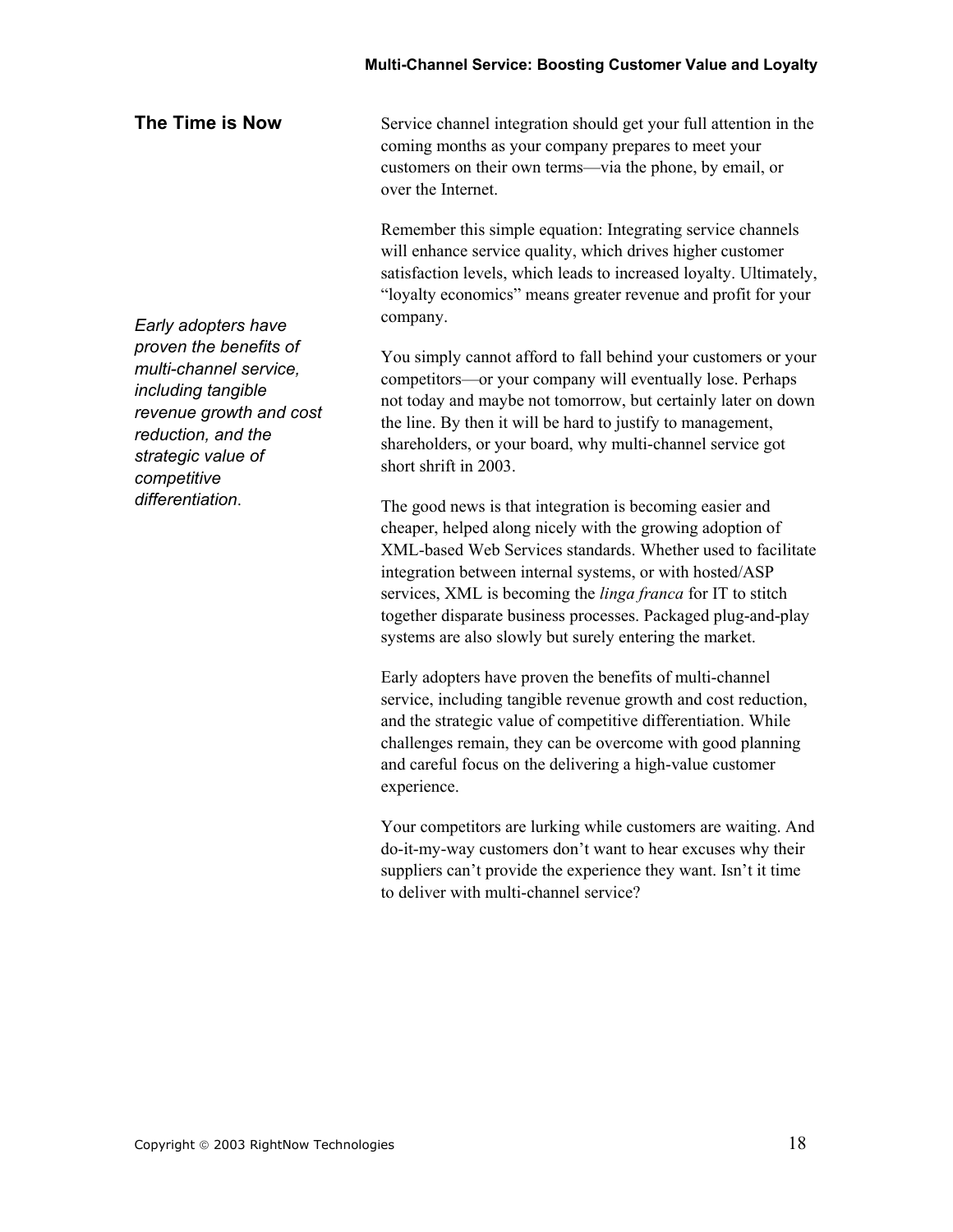

**About the Author Bob Thompson is CEO of CustomerThink Corporation, an** independent Customer Relationship Management (CRM) research and publishing firm, and Founder of CRMGuru.com, the world's largest CRM industry portal.

> Mr. Thompson specializes in CRM strategic planning and research. Since 1998, Mr. Thompson has researched the leading industry trends including how CRM concepts can be applied to business partners in the extended enterprise, such as distributors, resellers, agents, etc. In January 2000 Mr. Thompson launched CRMGuru.com, which has become the world's largest and fastest-growing CRM industry portal with over 200,000 members. He is frequently published and quoted in industry publications such as BusinessWeek, InformationWeek, and ComputerWorld, and speaks at conferences and seminars worldwide.

Throughout his career Mr. Thompson has advised companies on the strategic use of Information Technology to solve business problems and gain a competitive advantage. Prior to starting his firm, he had fifteen years of experience in the IT industry, including positions as Business Unit Executive and IT Strategy Consultant at IBM.

For more information please visit www.crmguru.com or contact Mr. Thompson via email at **bob**@crmguru.com.